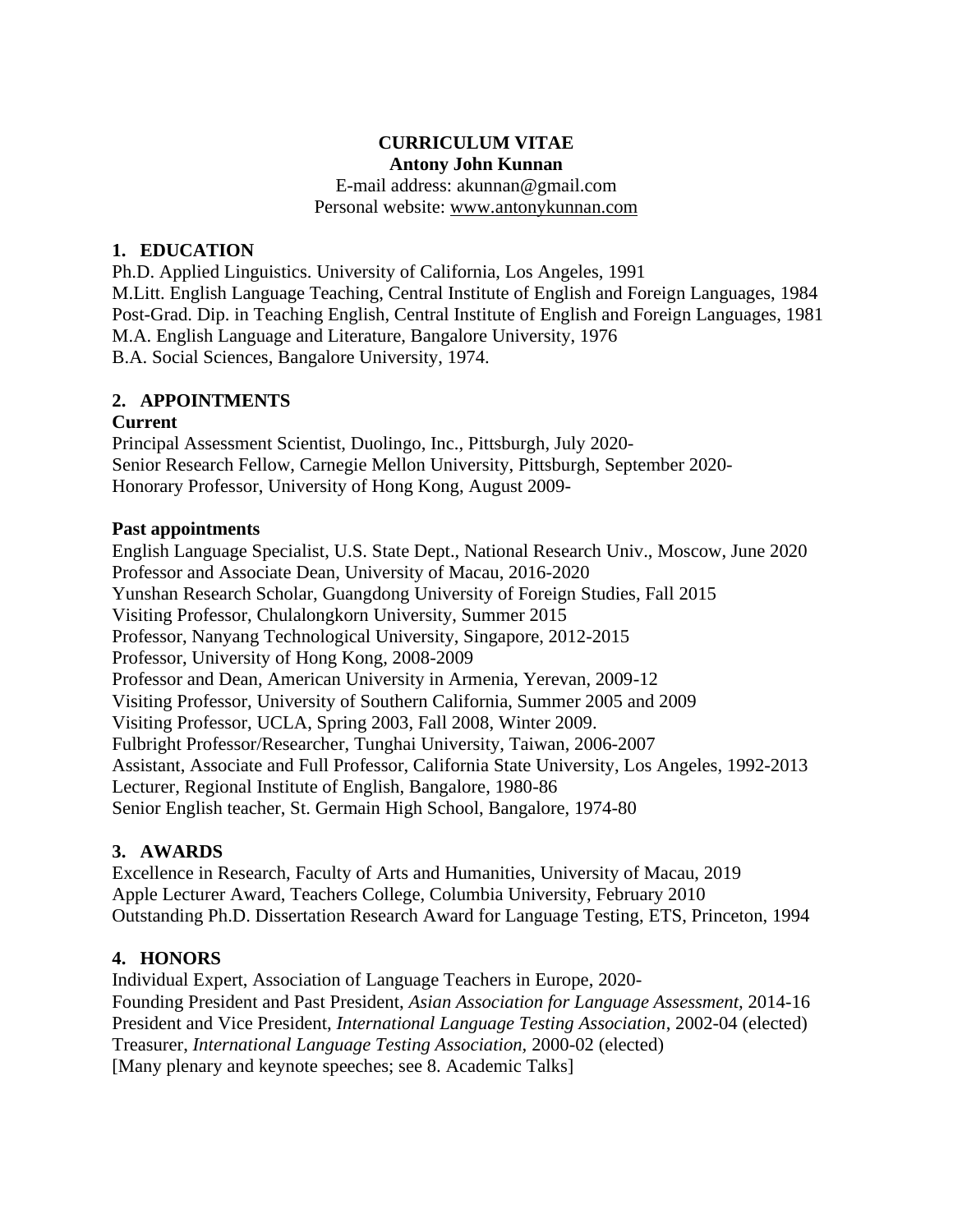# **5. EDITORSHIPS**

Editor-in-Chief, *Journal of Asia TEFL*, 2017-present Co-Editor, Series, *New Perspectives in Language Assessment*, Routledge, NY, 2011-present Founding Editor, *Language Assessment Quarterly*, Routledge, 2003-2013, 2020-present

Founding Editor, Issues in Applied Linguistics (UCLA), 1988-90

### **6. RESEARCH GRANTS & CONTRACTS as PI (Awarded total: about US \$1.39 million)**

Grant, 2018-19, U.S. Consulate for Hong Kong & Macau, "AWL 2 & 3 Conference" - \$16,300. Grant, 2017-19, Univ. of Macau, Conference, "AWL 1-3 Conferences and projects"- \$235,750. Grant, 2016-17, LTTC, Taipei, "A survey of Young Learners' English proficiency" - \$65,000. Grant, 2009: TOEFL Board. "Language Assessment Ethics" - \$43,800. Contract, 1998-00, USAID, "English Lang. Testing Inst. for Egyptian Educators" - \$ 1,100.000.

**7. PUBLICATIONS (90 total):** ORCID: 0000-0003-0756-3749

**Google scholar citation indices:** h-index: 27; i10 index: 35

# **Authored and edited books [10]**

- [10] **Kunnan, A. J.** (2018). *Evaluating language assessments*. Routledge.
- [9] **Kunnan, A. J.** (Ed., 2016). *Talking about language assessment: The LAQ interviews.* Routledge.
- [8] **Kunnan, A. J.** (Ed., 2015). *Language Testing and Assessment*. Routledge.
- [7] **Kunnan, A. J.** (Ed., 2014). *The Companion to Language Assessment.* Wiley. [4-volume set; a collection of 140 new chapters]
- [6] Bachman, L. F. & **Kunnan, A. J.** (2005). *Statistical analysis for language assessment Workbook and CD.* Cambridge University Press.
- [5] **Kunnan, A. J.** (Ed., 2000). *Fairness and validation in language assessment*. Cambridge University Press.
- [4] **Kunnan, A. J.** (Ed., 1998) *Validation in language assessment*. Lawrence Erlbaum.
- [3] **Kunnan, A. J.** (1995). *Test taker characteristics and test performance.* Cambridge University Press.
- [2] **Kunnan, A. J.** (1995). New Gul Mohur Practice Book 3, Orient Longman, Chennai.
- [1] **Kunnan, A. J.** (1985). Gul Mohur Practice Book 3, Orient Longman, Madras.

# **Guest editorships [4]**

- [4] **Kunnan, A. J.** (2021). Assessing world languages. *Language Assessment Quarterly, 18.*
- [3] **Kunnan, A. J.** (2007). Test fairness and DIF. *Language Assessment Quarterly, 4*.
- [2] **Kunnan, A. J**. & Lakshmanan, U. (2006). Language assessment-language acquisition: A cross-linguistics perspective*. Language Assessment Quarterly, 3.*
- [1] **Kunnan, A. J.** (1998). Structural Equation Modeling and language assessment. *Language Testing, 15*, *3.*

# **Refereed journal articles, book chapters, encyclopedia entries, reviews [76]**

- [76] Mathew, R. & **Kunnan, A. J.** (2021). Examining assessment literacy among language teachers in Goa: Narratives and two scenarios. *Journal of Asia TEFL, xx*, xx-xx.
- [75] **Kunnan, A. J.,** Matthew, R., & Zhang, E. (2021). Examining assessment literacy among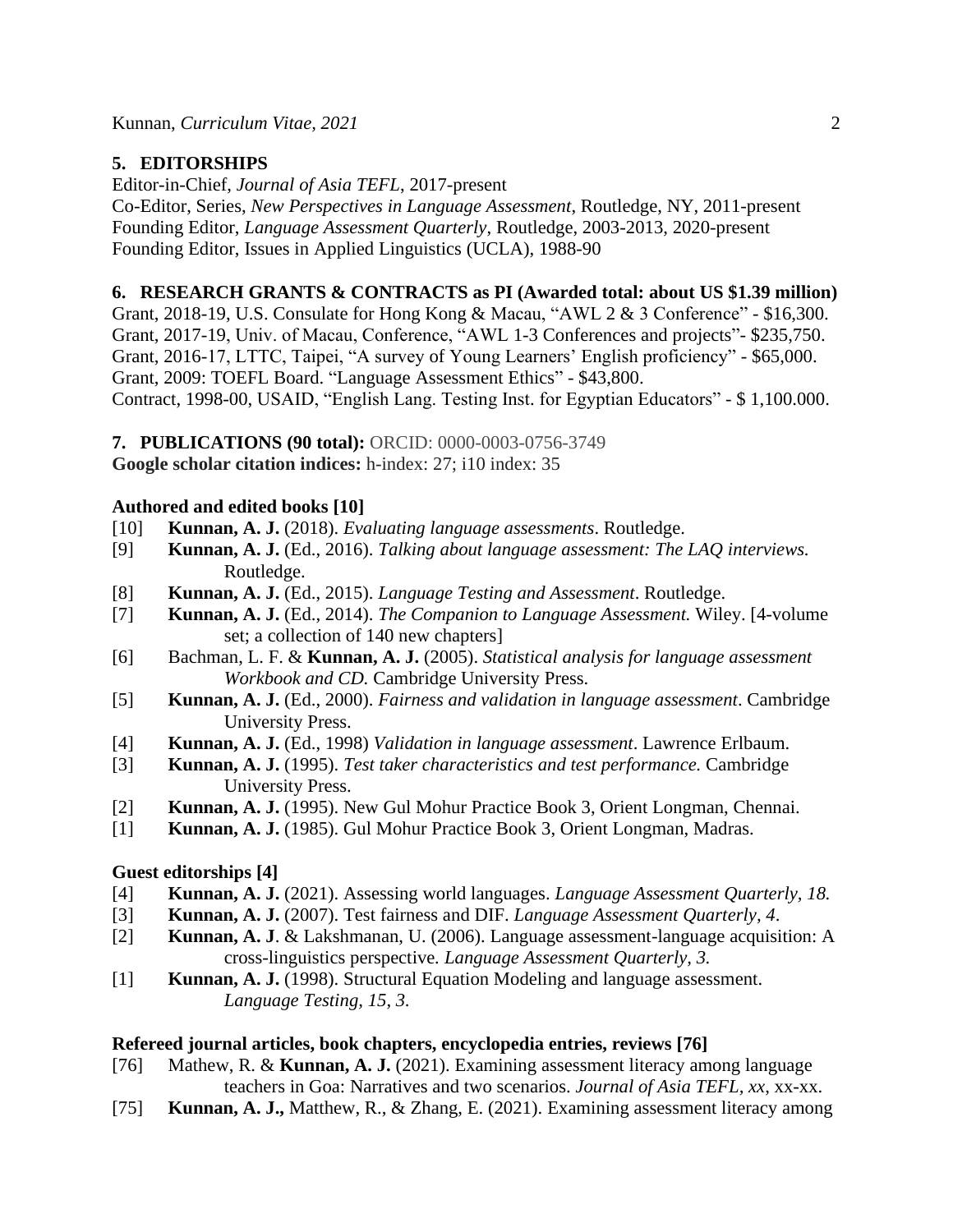language teachers in Goa: Analyses of a survey questionnaire and teacher-made tests. *Journal of Asia TEFL*, xx, xx-xx.

- [74] **Kunnan, A. J.** (2021). Revisiting the U.S. Naturalization test: Is it beneficial? In G. Fulcher & L. Harding (Eds.), *The Handbook of Language Testing* (2<sup>nd</sup> Edition; pp. xxx-xxx). Routledge.
- [73] **Kunnan, A. J.** & Saville, N. (2021). Setting standards for language learning and assessment in educational contexts: A multilingual perspective. In A-B Wendy & J. Bellamy (Eds.), *The Cambridge Handbook of Language Standardization* (pp. xx-xx). Cambridge University Press.
- [72] Ho, A. O., Yao, D., & **Kunnan, A. J.** (2021). An analysis of Macao's *Joint Admission Examination-English* for Universities. *Journal of Asia TEFL, 18*, 208-222.
- [71] **Kunnan, A. J.** (2020). A case for an ethics-based approach to evaluate language assessments. In G. Ockey & B. Green (Eds.), *Festschrift for Lyle Bachman* (pp. 77-93). Springer.
- [70] **Kunnan, A. J.** (2020). Evaluating language assessment from an ethics perspective: Suggestions for a new agenda. *Japanese Language Testing Association*, *23*, 3-13.
- [69] Cai, Y. & **Kunnan, A. J.** (2020). Mapping the fluctuating effect of strategy use on English reading performance for nursing students. *Language Testing, 38,* 1-25*.*
- [68] Cai, Y., & **Kunnan, A. J**. (2019). Detecting the language thresholds of the effect of background knowledge on an LSP reading performance: A case of the island ridge curve. *Journal of English for Academic Purposes, 42*, 1-32.
- [67] **Kunnan, A. J.** & Liao, L. (2019). Modeling young learners' self-assessment, learning attitude, and test performance. *The Journal of Asia TEFL, 15*, 701-710.
- [66] **Kunnan, A. J.** (2019). An agenda for language assessment research and pedagogy. *Journal of Asia TEFL, 15,* 327-333.
- [65] Cai, Y**.** & **Kunnan, A. J.** (2018). The inseparability of content knowledge from LSP ability: Evidence from modeling of bifactor-MIRT based scores. *Language Assessment Quarterly, 14,* 1-21.
- [64] **Kunnan, A. J.** (2017). Large scale language assessment: Empirical studies. In E. Hinkel (Ed.), *Handbook of research in second language learning*, 2<sup>nd</sup> Ed. (pp. 476-489). Routledge.
- [63] **Kunnan, A. J.** & Carr, N. (2017). A comparability study of the GEPT-Advanced and iBT TOEFL. *Language Testing in Asia, 7,* 1-16*.*
- [62] Hoang, G. & **Kunnan, A. J.** (2016). Automated essay evaluation for English language learners: A case study of *MyAccess*. *Language Assessment Quarterly, 13*, 359- 376.
- [61] Sims, J. & **Kunnan, A. J.** (2016). Developing evidence for a validity argument for an English placement exam from multi-year test performance data. *Language Testing in Asia*, *6*, 1-14.
- [60] Liu, S. & **Kunnan, A. J.** (2016). Investigating the application of automated writing evaluation to Chinese undergraduate English majors: A study of *WriteToLearn. CALICO Journal, 33*, 71-91.
- [59] Wagner, E. & **Kunnan, A. J**. (2015). Duolingo English Test. *Language Assessment Quarterly, 12*, 320-331.
- [58] **Kunnan, A. J.** & Zhang, L. (2015). How can teachers be responsible language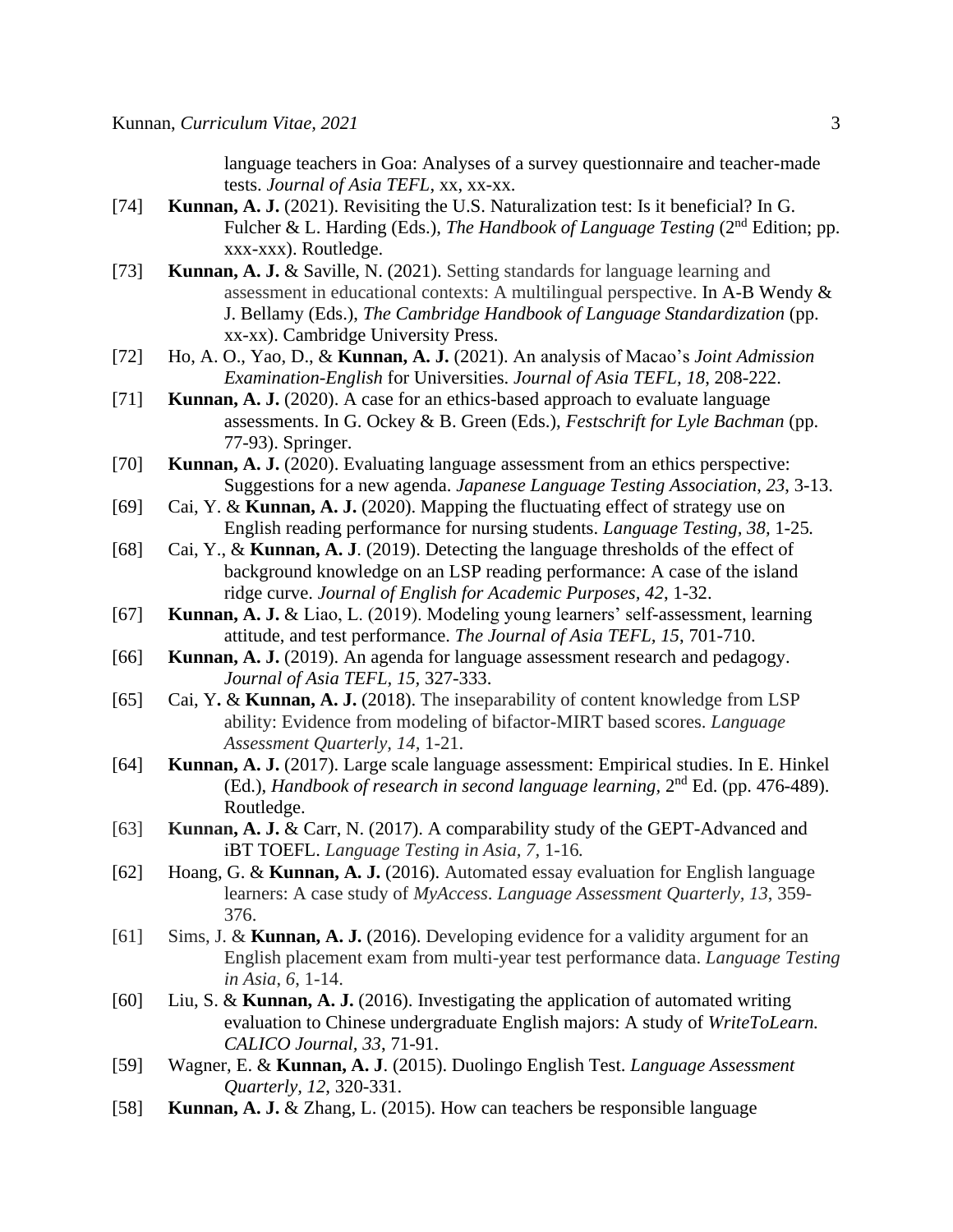assessors? In Y. Huizhong (Ed.), *The sociology of language testing* (pp. 210-231). Shanghai Foreign Language Press.

- [57] **Kunnan, A. J.** (2015). Introduction. *Talking about language assessment: The LAQ Interviews* (pp. 1-3)*.* Routledge.
- [56] **Kunnan, A. J.** (2015). *Assessing the quality of large-scale assessment: The case for a fairness and justice approach*. In F. Hamied, I. Yadnya, I. & I. Sosiowati (Eds.), Developing indigenous models of English language teaching and assessment (pp. 131-142). Udayana University Press.
- [55] **Kunnan, A. J.** (2015). Introducing *Language Testing and Assessment*. In A. J. Kunnan (Ed.), *Language Testing and Assessment* (pp. 1-10). Routledge.
- [54] Wagner, E. & **Kunnan, A. J.** (2014). Examination for the Certificate of Competency in English. In J. Carlson, K. Geisinger, & J. Jonson (Eds.), *The 19th Mental Measurements Yearbook* (pp. 286-288). Buros Institute.
- [53] **Kunnan, A. J.** & Wagner, E. (2014). Computerized Oral Proficiency Instrument (Arabic and Spanish). In J. Carlson, K. Geisinger, & J. Jonson (Eds.), *The 19th Mental Measurements Yearbook* (pp. 189-191). Buros Institute.
- [52] **Kunnan, A. J.** (2014). Fairness and justice in language assessment. In A. J. Kunnan (Ed.), *The Companion to Language Assessment* (pp. 1098-1114). Wiley.
- [51] Zhang, L. Goh, C., & **Kunnan, A. J.** (2014). Analysis of test takers' metacognitive and cognitive strategy use and EFL reading test performance: A multi-sample SEM approach. *Language Assessment Quarterly, 11*, 76-102.
- [50] **Kunnan, A. J.** (2014). English learning in East Asia. In D. Qian & L. Li (Eds.), *Teaching and Learning English in East Asian Universities* (pp. 1-5). Cambridge, U.K.: Cambridge Scholars Publishing.
- [49] **Kunnan, A. J.** (2014). Introducing *The companion to language assessment.* In A. J. Kunnan (Ed.), *The companion to language assessment* (xli-xlvi). Wiley.
- [48] **Kunnan, A. J.** & Grabowski, K. (2013). Large scale second language assessment. In M. Celce-Murcia et al. (Eds.), *Teaching English as a second or foreign language*, 4<sup>th</sup> Ed. (pp. 304-319). Heinle Cengage.
- [47] **Kunnan, A. J.** (2012). Language assessment for immigration and citizenship. In G. Fulcher & F. Davidson (Eds.), *The handbook of language testing* (pp. 152-166). Routledge.
- [46] **Kunnan, A. J.** & Carr, N. (2012). Statistical analysis of test results. In C. Chapelle (Ed.), *The encyclopedia of applied linguistics* (pp. 5396-5403). Wiley.
- [45] **Kunnan, A. J.** (2012). Lyle F. Bachman. In C. Chapelle (Ed.), *The encyclopedia of applied linguistics* (pp. 1-10). Wiley.
- [44] **Kunnan, A. J.** (2012). High-stakes language testing. In C. Chapelle (Ed.), *The encyclopedia of applied linguistics* (pp. 1-7). Wiley.
- [43] **Kunnan, A. J.** (2012). Inter-rater reliability. In P. Robinson (Ed.). *The encyclopedia of second language acquisition* (1-3). Routledge.
- [42] **Kunnan, A. J**. (2010). Fairness matters and Toulmin's argument structures. *Language Testing, 27,* 183-189.
- [41] **Kunnan, A. J.** (2010). Statistical analysis for test fairness. *Revue Française de Linguistique Appliquée, 16,* 39-48.
- [40] **Kunnan, A. J.** (2010). Publishing in the era of electronic technologies*. The Modern*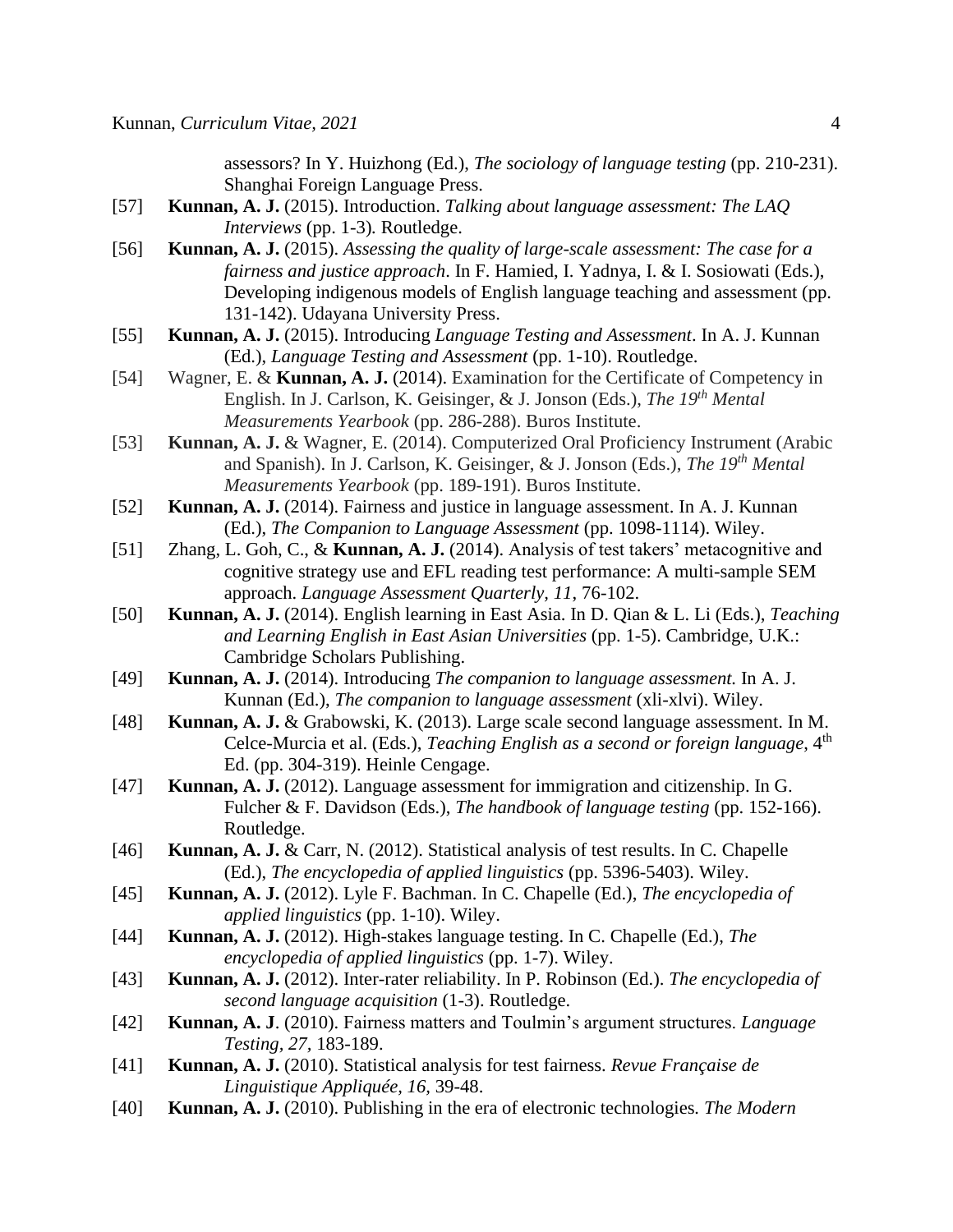*Language Journal, 94,* 643-645.

- [39] **Kunnan, A. J.** (2009). Politics and legislation in citizenship testing in the U.S. *Annual Review of Applied Linguistics, 29,* 37-48.
- [38] **Kunnan, A. J.** (2009). The U.S. Naturalization Test. *Language Assessment Quarterly, 6,*  89-97.
- [37] **Kunnan, A. J.** & Jang, E. (2009). Diagnostic feedback in language assessment. In M. Long & C. Doughty (Eds.), *The handbook of language teaching* (pp. 610-627). Wiley.
- [36] **Kunnan, A. J.** & Wu, J. (2009). Language Training and Training Center, Taiwan: Past, present and future. In L. Cheng & A. Curtis (Ed.), *Language assessment for Chinese learners* (pp. 77-91). Routledge.
- [35] **Kunnan, A. J.** (2008). Large-scale language assessment. In E. Shohamy & N. Hornberger (Eds.), *Encyclopedia of language and education*, 2nd Edition, Vol. 7: Language testing and assessment (pp. 135-155). Springer.
- [34] Jamieson, J., Eignor, D., Grabe, W. & **Kunnan, A. J.** (2008). The frameworks for the reconceptualization of TOEFL. In C. Chapelle, J., Jamieson and M. Enright (Eds.), *Building a validity argument for The New TOEFL* (pp. 55-95). LEA.
- [33] **Kunnan, A. J.** (2008). Towards a model of test evaluation: Using the Test Fairness and Wider Context frameworks. In L. Taylor & C. Weir (Eds.), *Multilingualism and assessment: Achieving transparency, assuring quality, sustaining diversity* (pp. 229-251). Cambridge University Press.
- [32] Geranpayeh, A. & **Kunnan, A. J.** (2007). DIF in terms of age in the Certificate of Academic English exam. *Language Assessment Quarterly*, *4,* 190-222.
- [31] **Kunnan, A. J.** (2007). Test fairness, test bias & DIF. *Language Assessment Quarterly, 4*,109-112.
- [30] **Kunnan, A. J.** & Lakshmanan. U. (2006). Language assessment-language acquisition: A cross-linguistics perspective*. Language Assessment Quarterly, 3, 91-95.*
- [29] **Kunnan, A. J.** (2005). *Scaling Procedures* by R. Netemeyer et al. *International Journal of Testing, 5*, 97-101.
- [28] **Kunnan, A. J.** (2005). *Arabic Proficiency Test*. In J. C. Impara & B. S. Plake (Eds.), *The 16th Mental Measurements Yearbook* (pp. 57-59). Buros Institute.
- [27] **Kunnan, A. J.** (2005). Language assessment from a wider context. In E. Hinkel (Ed.), *Handbook of research in second language learning* (pp. 779-794). LEA.
- [26] **Kunnan, A. J.** (2004). Test fairness. In M. Milanovic & C. Weir (Eds.), European language *testing in a global context* (pp. 27-48). Cambridge University Press.
- [25] **Kunnan, A. J**. & Davidson, F. (2004). Situated ethics in language assessment. In D. Douglas (Ed.), *English language tests and testing practice* (pp. 115-132). NAFSA.
- [24] **Kunnan, A. J.** (2003). *The art of nonconversation* by M. Johnson. *The Modern Language Journal, 87,* 338-340.
- [23] Slovacek, S., **Kunnan, A. J.** & H.-J. Kim (2002). Do Charter Schools make the best Accelerated Schools? *Proceedings of SIG Conference on Charter Schools*, New Orleans.
- [22] **Kunnan, A. J.** (2000). Fairness and justice for all. In A. J. Kunnan (Ed.), *Fairness and Validation in language assessment* (pp. 1-13). Cambridge University Press.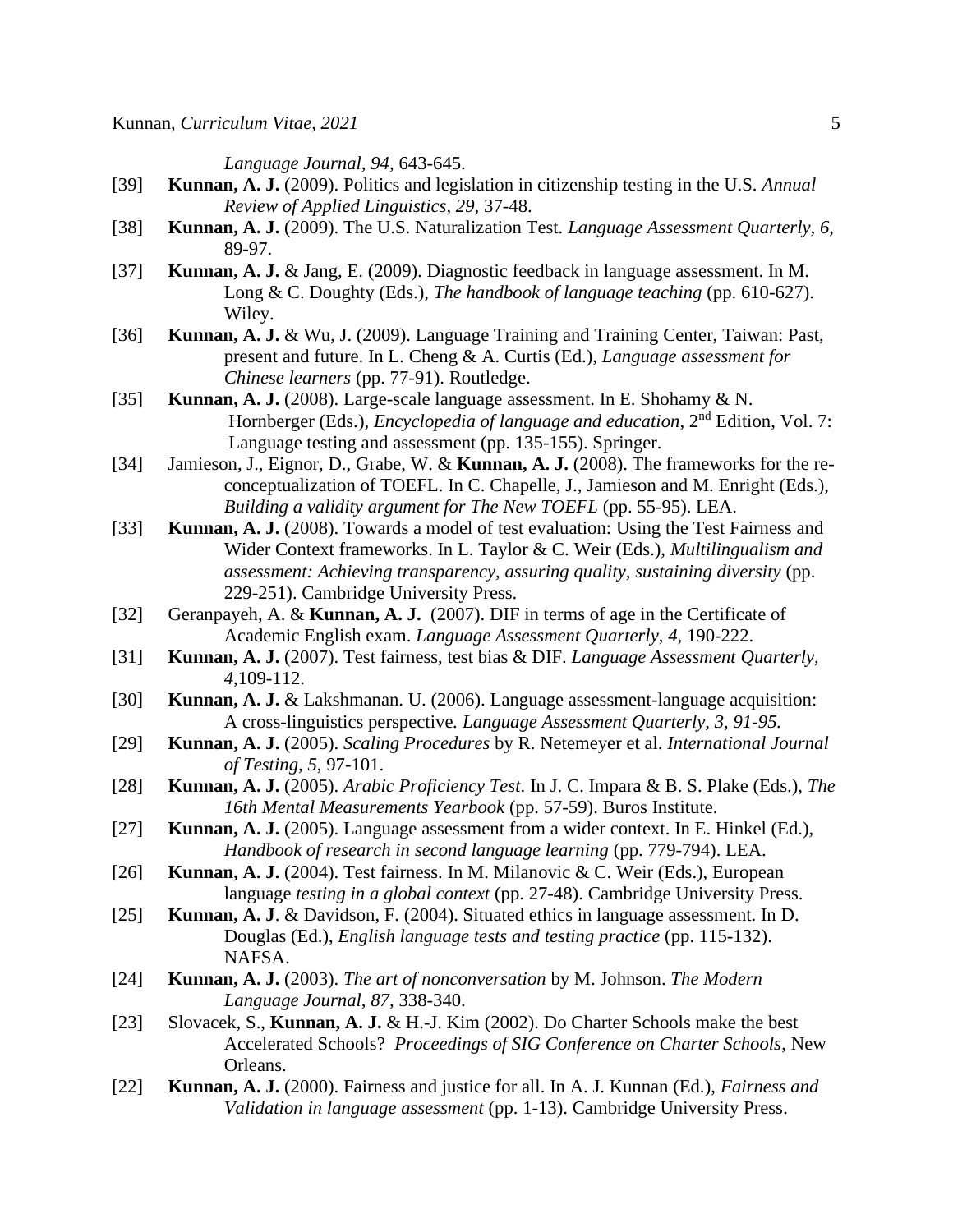- [21] **Kunnan, A. J**. (1999). Fundamentals [in language testing]. In B. Spolsky (Ed.), The Concise *Encyclopedia of Educational Linguistics* (pp. 707-711). Elsevier Science.
- [20] **Kunnan, A. J.** (1999). Recent developments in language assessment. *Annual Review of Applied Linguistics, 19,* 235-253.
- [19] **Kunnan, A. J.** (1998). An introduction to structural equation modeling for language assessment research. *Language Testing, 15,* 295-332. Reprinted in A. J. Kunnan (Ed.) *Language Testing and Assessment* (pp. 225-260). Oxford, U.K.: Routledge.
- [18] **Kunnan, A. J.** (1998). *Mark My Words* by University of Melbourne. *Language Testing, 15,* 415-417.
- [17] **Kunnan, A. J.** (1998). Approaches to validation in language assessment. In A. J. Kunnan (Ed.), *Validation in language assessment* (pp. 1-16). LEA.
- [16] **Kunnan, A. J.** (1997). *Chinese Proficiency Test*, In J. C. Coloney and J. Kramer, (Eds.), *The 13th Mental Measurements Yearbook* (pp. 247-248). Buros Institute.
- [15] **Kunnan, A. J.** (1997). *Chinese Speaking Test*, In J. C. Coloney and J. Kramer (Eds.), *The 13th Mental Measurements Yearbook* (pp. 250-251). Buros Institute.
- [14] **Kunnan, A. J.** (1997). Connecting validation and fairness in language testing. In A. Huhta, et al. (Ed.), C*urrent developments and alternatives in language assessment* (pp. 85-105). University of Jyväskylä.
- [13] **Kunnan, A. J.** (1996). *Measured Words* by B. Spolsky*. Language Testing, 13*, 116-121. *Linguistics, 3,* 179-184.
- [12] **Kunnan, A. J.** (1995). The development of a criterion-referenced ESL test for nonnative English-speaking graduate students. *Journal of English as a Foreign Language, 11*, 118-35.
- [11] **Kunnan, A. J.** (1994). *Language and Proficiency* by J. Oller (Ed.). *Language, 70,* 216.
- [10] **Kunnan, A. J.** (1994). Modeling relationships among some test-taker characteristics and tests of English as a Foreign Language. *Language Testing, 11*, 225-252.
- [9] **Kunnan, A. J.** (1993). *Assessing Second Language Writing in Academic Contexts* by L. Hamp-Lyons (Ed.). *The Modern Language Journal, 77*, 229-230.
- [8] **Kunnan, A. J.** (1992). Response to Luppescu's "The limits to biased item analysis"*. TESOL Quarterly, 26*, 598-602.
- [7] **Kunnan, A. J**. (1992). An investigation of a criterion-referenced test using G-theory, factor and cluster analyses. *Language Testing, 9*, 30-49.
- [6] **Kunnan, A. J.** (1993). *Assessing Foreign Language Proficiency of Undergraduates* by R. Teschner (Ed.). *Studies in Second Language Acquisition, 15*, 266-267.
- [5] **Kunnan, A. J.** (1992). *Multilingualism in India* by D. Pattanayak (Ed.). *Issues in Applied*
- [4] **Kunnan, A. J**. (1990). Differential item functioning: The case of an ESL placement examination. *TESOL Quarterly, 24*, 741-746.
- [3] Bachman, L. F., Lynch, B. & **Kunnan, A. J.** (1990). Response to Henning's "Cambridge-TOEFL." *Language Testing, 6*, 223-229.
- [2] Bachman, L. F., Lynch B. & **Kunnan, A. J.**, & Vanniarajan, S. (1988). Task and ability analysis as a basis for examining content and construct comparability in two EFL proficiency test batteries. *Language Testing, 5*, 128-159.
- [1] **Kunnan, A. J.** (1986). Making classroom testing useful to teachers and learners*. Indian Journal of Applied Linguistics, 12*,101-118.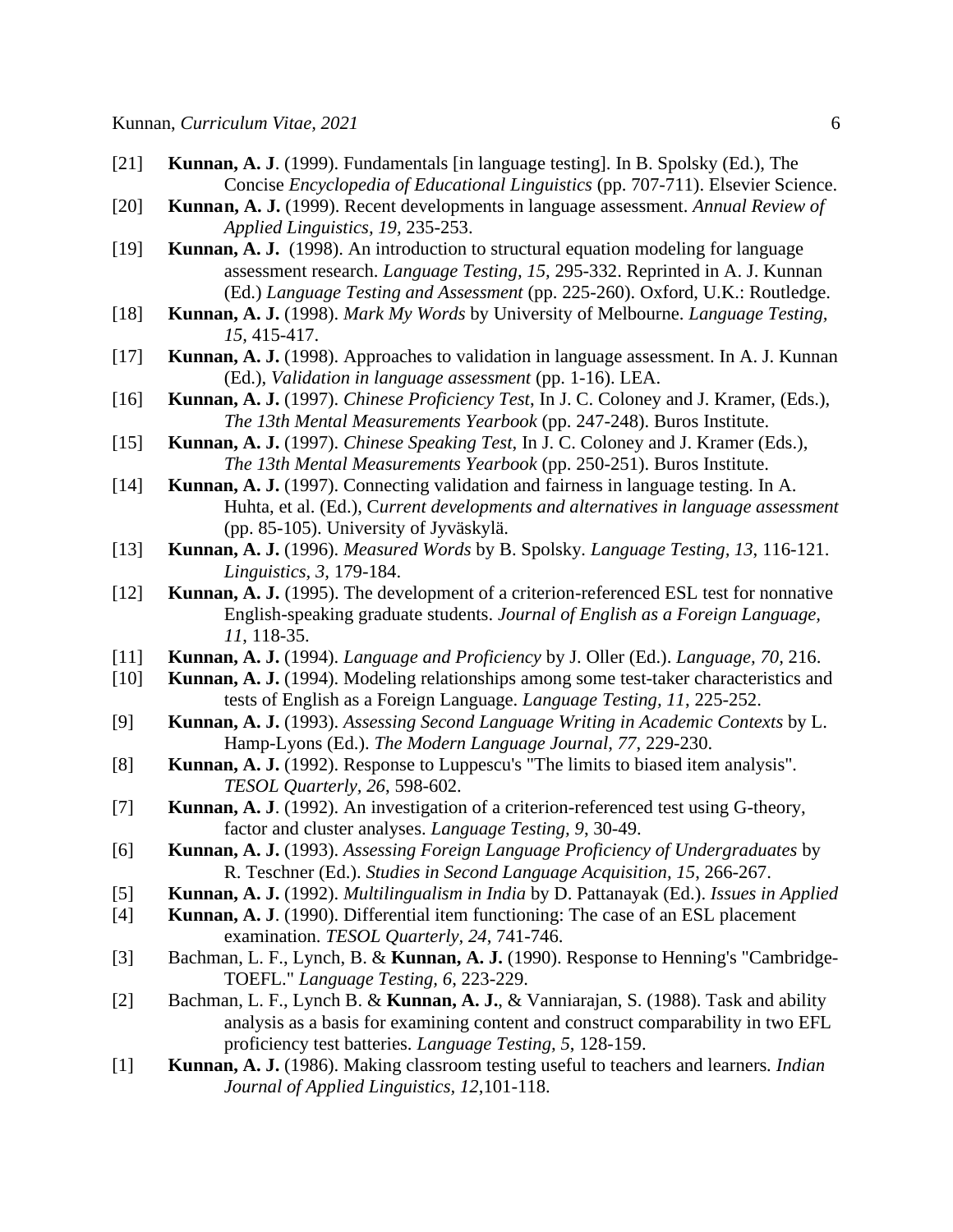#### **Technical, research, evaluation reports and conference proceedings (25; 16 as sole author)**

- [25] **Kunnan, A. J.** et al. (2018). Test of Academic English. University of Macau.
- [24] **Kunnan, A. J.,** Mathew, R., & Staniute, L. (2018). Assessment knowledge among school teachers in Macau and Goa. University of Macau.
- [23] **Kunnan, A. J**., Wu, J., Staniute, L., Jiamin, O., Chen, K., & Zhen, S. (2017). A survey of English language proficiency among young learners in eight Chinese-speaking cities. Final report. Language Training and Testing Center, Taipei.
- [22] **Kunnan, A. J.** & Carr, N. (2015). A comparability study of the GEPT-Advanced and iBT (TOEFL). Final report. Language Training and Testing Centre, Taipei. <https://www.lttc.ntu.edu.tw/lttc-gept-grants/RReport/RG06.pdf>
- [21] Slovacek, S., **Kunnan, A. J**. & Lee, T. (2015). An Ohio Schools Accountability Model: An analysis using state academic testing. California State University, Los Angeles.
- [20] **Kunnan, A. J.** (2013). Responsibility in small scale language assessment. Proceedings of the English Teaching Association Conference, Taipei.
- [19] **Kunnan, A. J.** (2013). Fairness in language assessment: Public reasoning. Proceedings of the CELC Conference, National University of Singapore.
- [18] **Kunnan, A. J.** & Martin, J. (2012). Test accommodations for vocational and professional tests. Final report. OfQual. Coventry.
- [17] **Kunnan, A. J.** (2011). North American Mobility Program Evaluation report 2, Higher Education Grant, GSU-Universidad Pedagogic Naçional, Mexico City.
- [16] **Kunnan, A. J**. (2010). Structural Equation Modeling workshop and materials for language assessment, University of Cambridge.
- [15] **Kunnan, A. J.** (2009). Evaluation report 1, Higher Education Grant, GSU-Universidad Pedagogic Naçional, Mexico City.
- [11-14] **Kunnan, A. J.** (2005-2008). Evaluation report 1-4, North American Mobility Program. GSU, Atlanta, GA.
- [10] **Kunnan, A. J.** (2004). Data collection and design for the Accelerated School Phase 1 Report. Accelerated School, Los Angeles.
- [9] **Kunnan, A. J.** (2003). TOEFL 2000 Research. In C. Chapelle, J. Jamieson & M. Enright (Eds.), *New TOEFL Documentation Project*. Educational Testing Service, Princeton, N.J.
- [8] **Kunnan, A. J.** (2003). Evaluation of the effect of the Dance Program in two schools in Los Angeles. Luckman Center for Performing Arts, CSULA.
- [7] **Kunnan, A. J.** (2002). Language Assessment Ethics: Is it a r(R)ight turn? *Proceedings of the Language Assessment Ethics Conference*. Pasadena, California.
- [6] **Kunnan, A. J.** (2002). Test bias and its implications for EFL examinations. University of Cambridge.
- [5] **Kunnan, A. J.** & Dewidar, A. (2002). Pre-Service evaluation of IELP-II programs in colleges and universities in Egypt, IELP-II, Cairo.
- [4] Slovacek, S., **Kunnan, A. J.,** & Kim, H-J. (2001). Charter schools in California: A report on minority success. Los Angeles, CA: CSULA.
- [3] **Kunnan, A. J.** (2001). Test accommodations for language testing. University of Cambridge.
- [2] **Kunnan, A. J.** (1994). Cultural fairness in two forms of the Test of English Language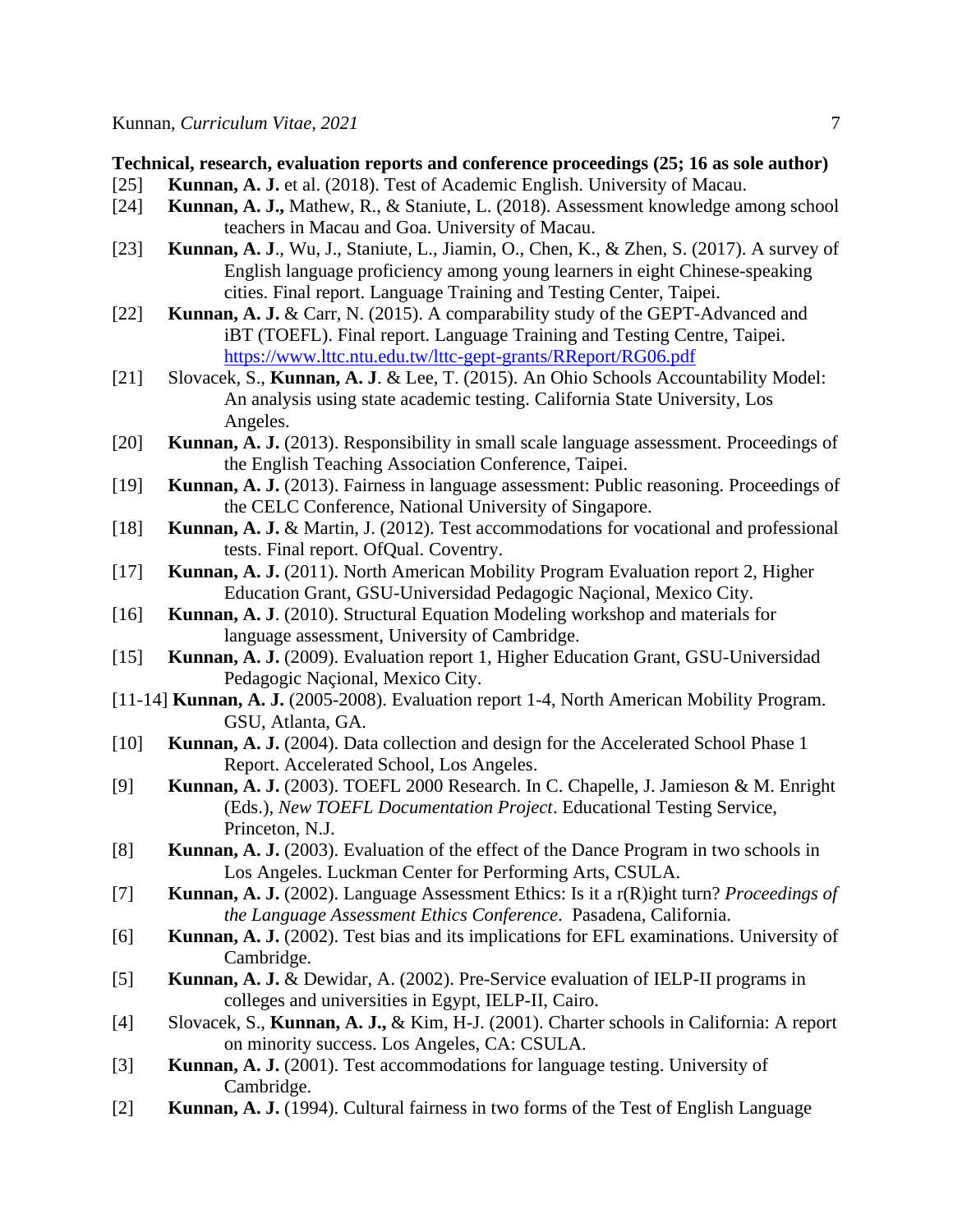Development: A study of DIF. Rancho Santiago College, Santa Ana, California. [1] **Kunnan, A. J.**, Lord, C. & Butler, F. (1993). The role of language in assessment of content area knowledge: A first look. CRESST-UCLA.

#### **Editorials, Forewords, Notes (16)**

- [16] Kunnan, A. J. (2021). Foreword. In Lanteigne, B., Coombe, C. & Brown, J. D. (Eds.), *Challenges in Language Testing Around the World* (pp. 1-3). Springer.
- [15] **Kunnan, A. J.** (2021). CIEFL in the 1980s: My journey into language assessment. *CIEFL Notes.*
- [14] **Kunnan, A. J.** (2017). Editorial. *Journal of Asia TEFL, 8*, 3.
- [13] **Kunnan, A. J.** (2014). Editorial: Looking back, looking ahead. *LAQ, 11.*
- [12] **Kunnan, A, J,** (2008). In Memory: Sally Jacoby. *IAL, 8.*
- [11] **Kunnan, A, J,** (2007). Obituary: Sally Jacoby. *LAQ, 4*, 367-69.
- [10] **Kunnan, A. J.** (2007). Test fairness, test bias & DIF. *LAQ, 4*,109-112.
- [9] Saville, N., & **Kunnan, A. J.** (2006). History and language tests: An interview with Bernard Spolsky. *LAQ*, *3*, 200-235*.*
- [8] **Kunnan, A. J.** & Lakshmanan, U. (2006). Language acquisition and assessment: A cross-linguistic perspective. *LAQ*, *3,* 90-94*.*
- [7] **Kunnan, A. J.** (2005). 40 years in Applied Linguistics: An interview with Alan Davies. *LAQ, 2,* 35-50*.*
- [6] **Kunnan, A. J.** (2004). Editorial. *LAQ, 1, 4,* 205.
- [5] **Kunnan, A. J.** (2004). Editorial: Regarding language assessment. *LAQ, 1,* 1-4.
- [4] **Kunnan, A. J.** (1998). Editorial. [SEM for language assessment research]. *LT, 15*, 1.
- [3] **Kunnan, A. J.** (1990). Political challenges. *IAL, 2*, 1-6.
- [2] **Kunnan, A. J.** (1990). Applied linguistics. *IAL, 1*, 142-148.
- [1] **Kunnan, A. J.** (1989). The unsung melodies. *IAL, 1,* 2-7.

#### **Interviews/Media (7)**

- [7] **Kunnan, A. J.** (2018). Interviewed by Karim Sadeghi. *IJLTR, 6, 3*, 103-107.
- [6] **Kunnan, A. J.** (2016). Interviewed by Jinlin Jiang. *Language Assessment Quarterly*, *13*, 75-88.<http://dx.doi.org/10.1080/15434303.2016.1269770>
- [5] **Kunnan, A. J.** (2016). Interview by Rongchan Lin. *AALA Newsletter.* [available on [www.aalawebsite.com\]](http://www.aalawebsite.com/)
- [4] **Kunnan, A. J.** (2015). Interviewed by Vahid Nimehchisalem. *International Journal of Education & Literacy Studies, 3*, 2015. <http://www.journals.aiac.org.au/index.php/IJELS/article/view/2034/1831>
- [3] **Kunnan, A. J.** (2013). Interviewed by Sam Harnett. National Public Radio (USA). Aired on October 22. [http://pri.org/stories/2013-10-15/could-you-pass-test-international-citizenship-tests-are-](http://pri.org/stories/2013-10-15/could-you-pass-test-international-citizenship-tests-are-often-more-)

[often-more-i](http://pri.org/stories/2013-10-15/could-you-pass-test-international-citizenship-tests-are-often-more-)nterested. BBC/PRI.

- [2] **Kunnan, A. J.** (2010) Interviewed by students at Teachers College, Columbia University.<http://journals.tc-library.org/index.php/tesol/article/viewArticle/526/350>
- [1] **Kunnan, A. J.** (2004). McGraw-Hill Teleconference on Testing in the SL classroom. (with S. Savignon, E. Bernhardt, R. Davis and A. Farley).<http://www.amp.csulb.edu/mh>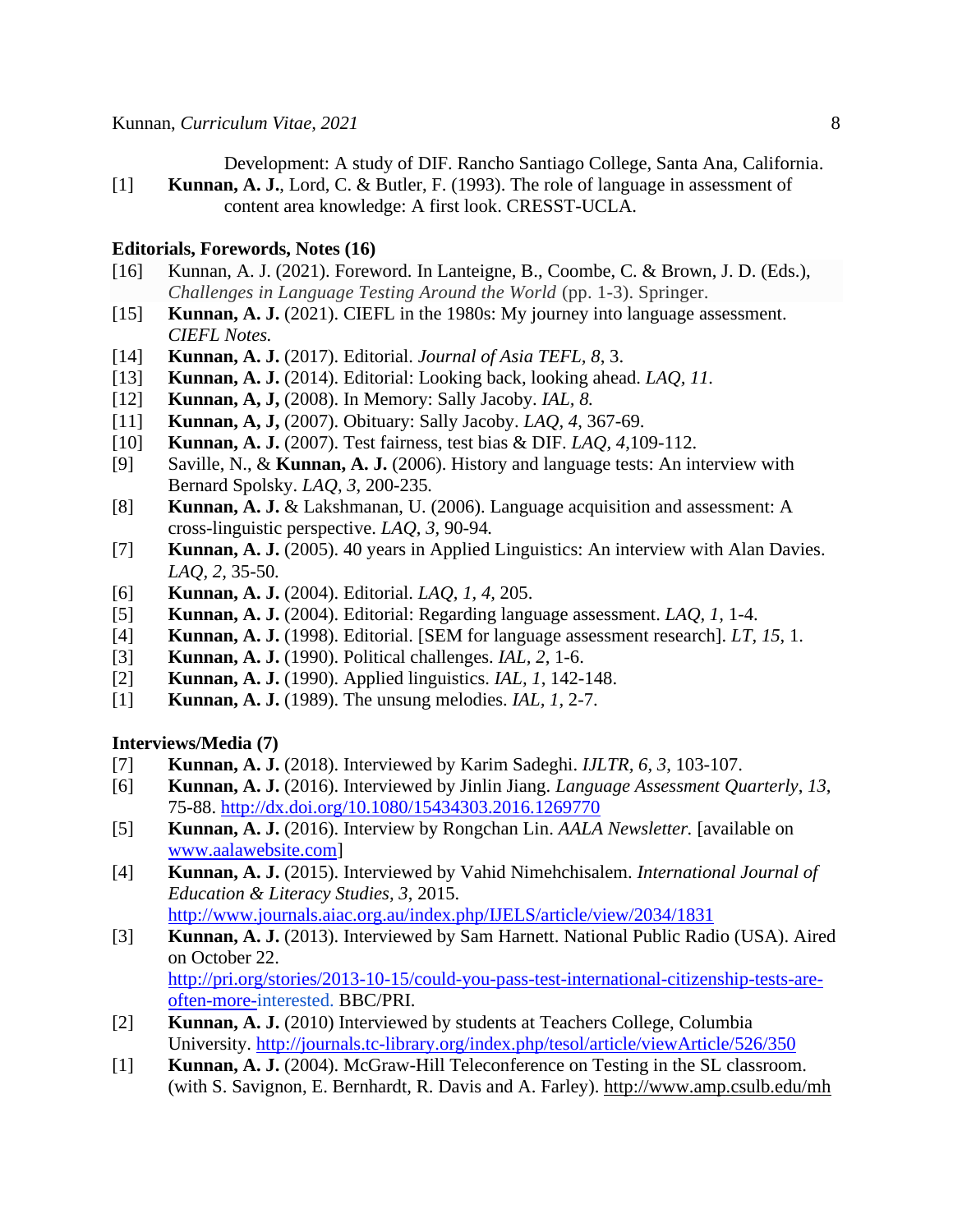### **As Series Co-Editor, New Perspectives in Language Assessment [with J. Purpura, Routledge, NY]**

- [1] *[The Diagnosis of Reading in a Second or Foreign Language.](https://www.routledge.com/The-Diagnosis-of-Reading-in-a-Second-or-Foreign-Language/Alderson-Haapakangas-Huhta-Nieminen-Ullakonoja/p/book/9780415662901)* [J. Charles Alderson,](https://www.routledge.com/products/search?author=J.%20Charles%20Alderson) [Eeva-](https://www.routledge.com/products/search?author=Eeva-Leena%20Haapakangas)[Leena Haapakangas,](https://www.routledge.com/products/search?author=Eeva-Leena%20Haapakangas) [Ari Huhta,](https://www.routledge.com/products/search?author=Ari%20Huhta) [Lea Nieminen,](https://www.routledge.com/products/search?author=Lea%20Nieminen) [Riikka Ullakonoja](https://www.routledge.com/products/search?author=Riikka%20Ullakonoja) (2014)
- [2] *Talking about Language Assessment*. Ed. Antony John Kunnan (2014)
- [3] *Evaluating Language Assessment.* Antony John Kunnan (2018)
- [4] *The Diagnosis of Writing in a Second or Foreign Language.* Ari Huhta, Claudia Harsch and Lea Nieminen. (2021; in final preparation)
- [5] *Learning-oriented language assessment*. James Purpura and Carolyn Turner. (2022)

# **8. ACADEMIC TALKS, WORKSHOPS & PRESENTATIONS (147 total) Plenary talks, invited talks and workshops, 1994-2022 (116 in 36 countries)**

#### **2021-22 (9)**

[116] The U.S. Naturalization Test: Is it a barrier? TESOL Convention, Pittsburgh, USA.

[112-115] Innovative language assessment: Scenario-based approach.

AALA Conference. Seoul, South Korea. (v)

Carnegie Mellon University, Pittsburgh, USA. (v)

UK ALTA, Queen's University, Belfast, Northern Ireland. (v)

Sultan Qaboos University, Oman, UAE. (v)

[111] Scenario-based language assessment. Workshop for English-Australia, Australia. (v)

[110] Standards and Ethics. King Sejong Institute of Korea, South Korea. (v)

[109] Teaching English Abroad. California State University, Fullerton, USA. (v)

[108] Language assessment for citizenship: The USNT. Duolingo, Pittsburgh, USA. (v)

### **2020 [3]**

[107] Evaluating language assessments: Fairness and Justice. Duolingo, Pittsburgh, USA. (v)

[106] Assessment for Language for Specific Purposes, Moscow, Russia. (v)

[105] Publishing in language assessment. ILTA Webinar. (v=virtual)

### **2019 [6]**

[104] TEPS 20<sup>th</sup> anniversary Conference, Seoul, South Korea.

[103] Multilingualism and assessment. AALA Conference, Hanoi, Vietnam.

[102] Evaluating language assessments in Japan. JLTA Conference, Niigata, Japan.

[101] Individual and institutional responsibility in language assessment. Melakka. Malaysia.

[100] Institutional responsibility in justifying language assessments. HK Institute of Linguists.

[99] Panel discussion on technology in language assessment. HK, British Council.

### **2018 [10]**

[98] Fairness and Justice in language assessment. KATE Conference, Seoul, South Korea.

[97] How do we make teachers responsible language assessors? Asia TEFL Conference. Macau.

[96] Fairness and justice in language assessment, Hong Kong Polytechnic University.

[95] Developing score report cards for teacher, student, and parent. City Univ. of Hong Kong.

[94] Diagnostic feedback from classroom assessments. University of Hong Kong.

[93] Multilingualism and language assessment. Murray Edwards College, Cambridge University.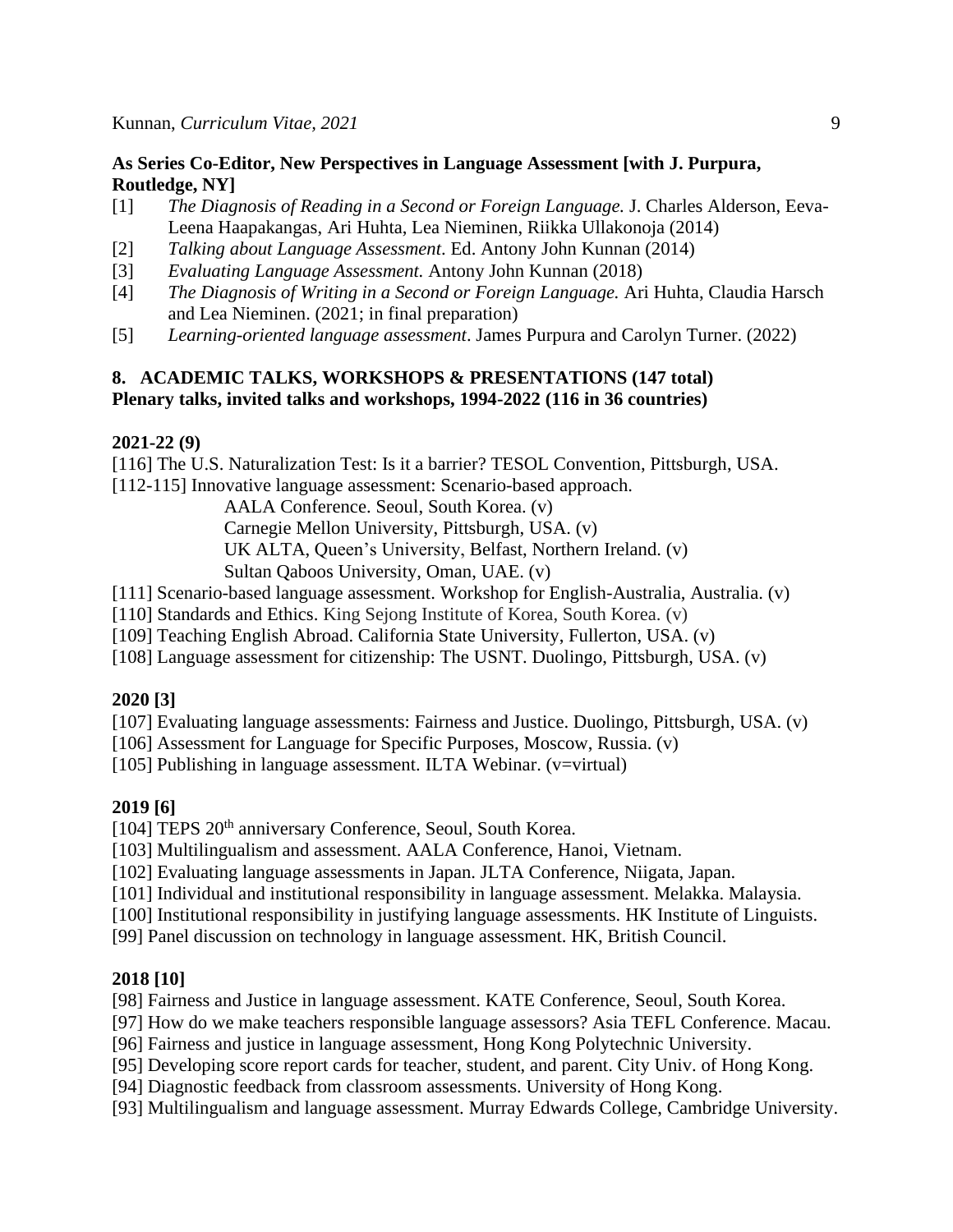[92] ESP assessment: The case of technology. ALTE plenary talk, Cluj, Romania.

[91] Fairness and justice in language assessment. ALTE Conference, Cluj, Romania.

[90] Diagnosis feedback as opportunity-to-learn. Workshop at UTHM, Batu Pahat, Malaysia.

[89] Learning about assessment knowledge. ASEAN ELT Conference, Melakka, Malaysia.

#### **2015-17 (13)**

[88] Internationally or locally developed language assessments. AFELTA Conference, Taipei.

[87] Workshop on "Learning about assessment knowledge thru scenarios." AALA Conf. Taipei.

[86] Language assessment policies for citizenship. Seoul National University, South Korea.

[85] Classroom language assessment. Talk. Malaysian International Conference on ELT.

[84] Classroom language assessment. Symposium, Malaysian International Conference on ELT.

[83] Automated scoring. Chinese Computational Linguistics Conference, Guangzhou, China.

[76-82] How do we evaluate a language assessment?

Asia TEFL, Nanjing, China Asia TEFL, Workshop, Nanjing, China British Council Conference, Seoul, South Korea MICELT, Kuala Lumpur, Malaysia Anniversary of GDUFS, Guangzhou, China TEFLIN Conference, Denpasar, Indonesia AALA Conf., Bangkok, Thailand [Presidential address].

### **2013-14 (12)**

[75] Assessment literacy. National Institute of Education, Singapore.

[74] What is the scope of language assessment? Ming Chuan University, Taipei, Taiwan.

[70-73] Responsibility in language assessment:

Asia Education Expo Conference. Singapore,

ETA Conference, Taiwan,

Zhejiang University, China,

University of Macao, SAR China.

Nanyang Technological University, Singapore.

[69] Workshop on how to train language assessors to be responsible. ETA Conference, Taipei.

- [68] Teaching English in "Inner" and "Outer" circle contexts, CSU Fullerton, USA.
- [67] Evaluating language assessments, Part 2. University of Modena and Reggio Emilia, Italy.
- [66] Evidence for the utilization argument. University of Modena and Reggio Emilia, Italy.
- [65] Fairness and Justice: CELC Symposium, National University of Singapore.
- [64] Fairness and Justice Workshop. CELC Symposium, National University of Singapore.

### **2010-2012 (20)**

[63] Fairness and justice: principles. Language Testing and Training, Taipei, Taiwan. [61-62] Evaluating language assessments:

National Chengchi University, Taipei, Taiwan,

University of Bologna, Part 1 and Part 2, Italy.

[60] Panel discussion. SCALAR Conference, UCLA, USA.

- [59] Portability of the CEFR & international English language tests. LTRC, Princeton, NJ., USA
- [58] Immigration and citizenship testing. Hong Kong Polytechnic University, SAR China.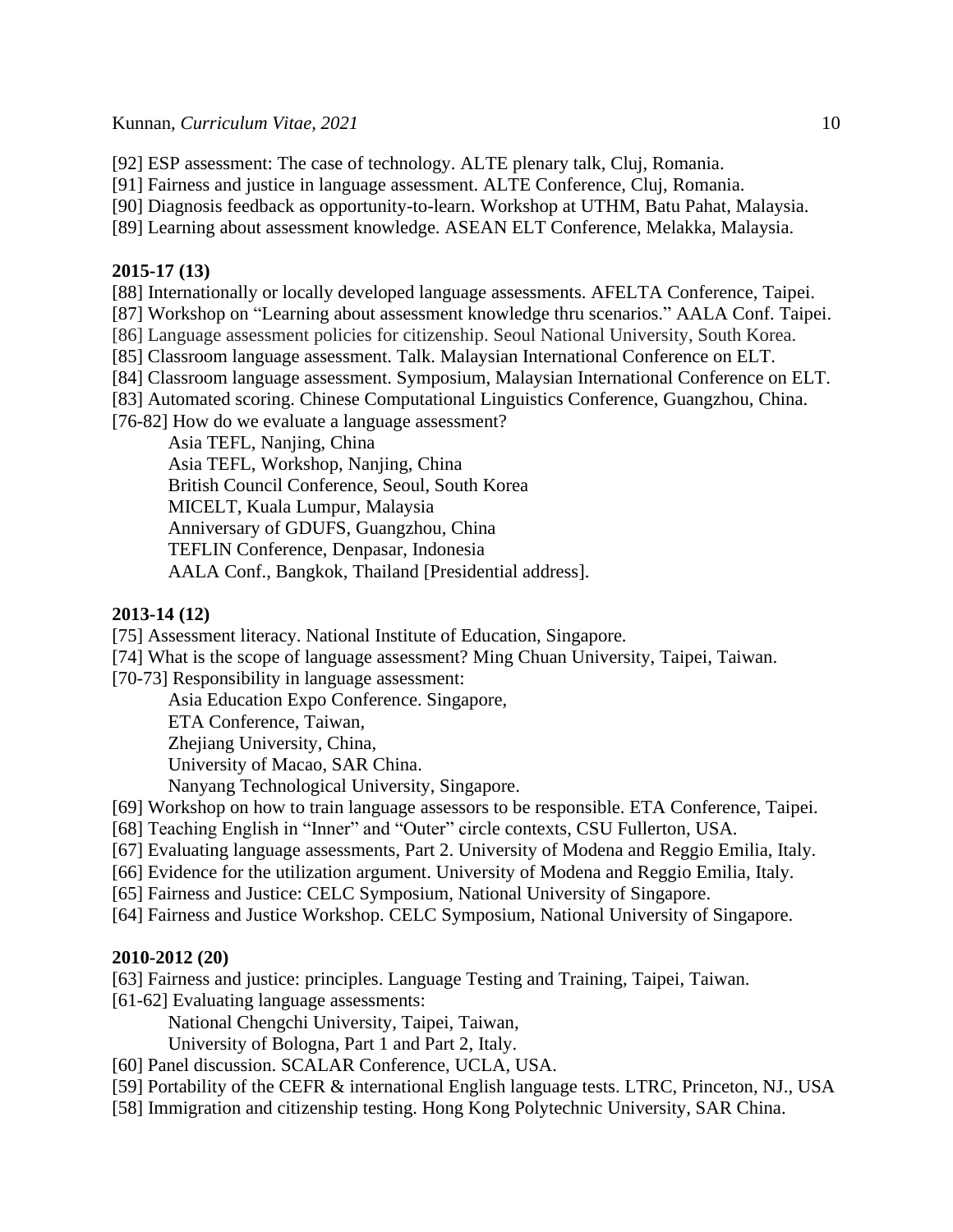[57] Multilingualism and language assessment. AILA [World Congress], Beijing, China.

[56] High-stakes tests. Korean English Language Testing Conference, Seoul, South Korea.

[55] Test Fairness in test development. ALTE Conference/Charles University, Prague, Czech.

[54] Issues in test fairness. ALTE Conference/Charles Univ., Prague, Czech

[53] Issues in language assessment: A colloquium. American Univ. in Armenia, Yerevan.

[52] What evidence do we need to evaluate language assessments? HK Polytechnic University.

[51] Assessment Evaluation Framework. National Taiwan Univ., Taipei, Taiwan.

[50] Differential Item Functioning. Language Testing and Training Centre, Taipei, Taiwan.

[45-49] Assessment data issues:

Shanghai Jiatong University, China,

Seoul National University, South Korea,

Zhejiang University, Hangzhou, China,

Applied Linguistics Program, UCLA, USA,

Apple Lecture, Teachers College, Columbia University, USA.

[44] Language assessment for immigration and citizenship. Columbia University, USA.

### **2007-2009 (13)**

[43] The U.S. Naturalization Test. American Univ. of Armenia, Yerevan, Armenia

- [42] Structural equation modeling for educational researchers. University of Hong Kong
- [41] Politics and legislation in citizenship testing in the U.S. SCALAR 12. CSU Fullerton, USA.
- [40] Citizenship and testing for citizenship: The U.S. case. UCLA, USA.

[39] Language assessment for citizenship & asylum. AAAL Conf., Washington, D.C., USA

[38] Exploratory and confirmatory factor analysis. LTRC, Hangzhou, China.

[37] How are we to evaluate a test? California State University, Fullerton, CA, USA.

[36] Statistical analyses for language assessment. University of Cambridge, UK.

[35] Statistical analyses for language assessment. LTRC, Barcelona. (with L. Bachman), Spain.

[34] The U.S. Naturalization test redesign: Designing for failure? LTRC, Barcelona, Spain.

[33] Cognitive Diagnostic feedback: Discussant. LTRC, Barcelona, Spain.

[32] Test Development and Standard Setting. Bangalore, India.

[31] Research agenda for test evaluation. LTTC-National Taiwan University, Taipei.

### **2004-2006 (16)**

[30] Research methods in language assessment. Guangdong Univ. of Foreign Studies, China.

[29] Code of Ethics, Practice and beyond. ALTE Conference, Sofia, Bulgaria.

[28] ILTA Code of Ethics and Practice. ALTE Conference, Sofia, Bulgaria.

- [27] A model for test evaluation. National Taiwan Normal Univ., Taipei, Taiwan.
- [26] Ethics in language assessment. Tunghai Univ. Conference, Taichung, Taiwan.
- [25] Language Assessment Research Methods. National Tsinghua University, Hsinchu, Taiwan.
- [24] ILTA Code of Ethics. SCALAR Conference 9, CSU Fullerton, CA, USA.
- [23] Language test development for teachers of English, Hindi, & Punjabi. Delhi Univ., India.
- [22] Language test development of college teachers of English. Delhi University, India.
- [21] Micro and macro test evaluation. ALTE Conference, Berlin, Germany.
- [20] Structural Equation Modeling in language assessment. University of Cambridge, UK.
- [19] How are we to evaluate a test? American University at Sharjah, UAE.
- [18] Statistical analyses for language assessment workshop, Dubai Men's College, Dubai, UAE.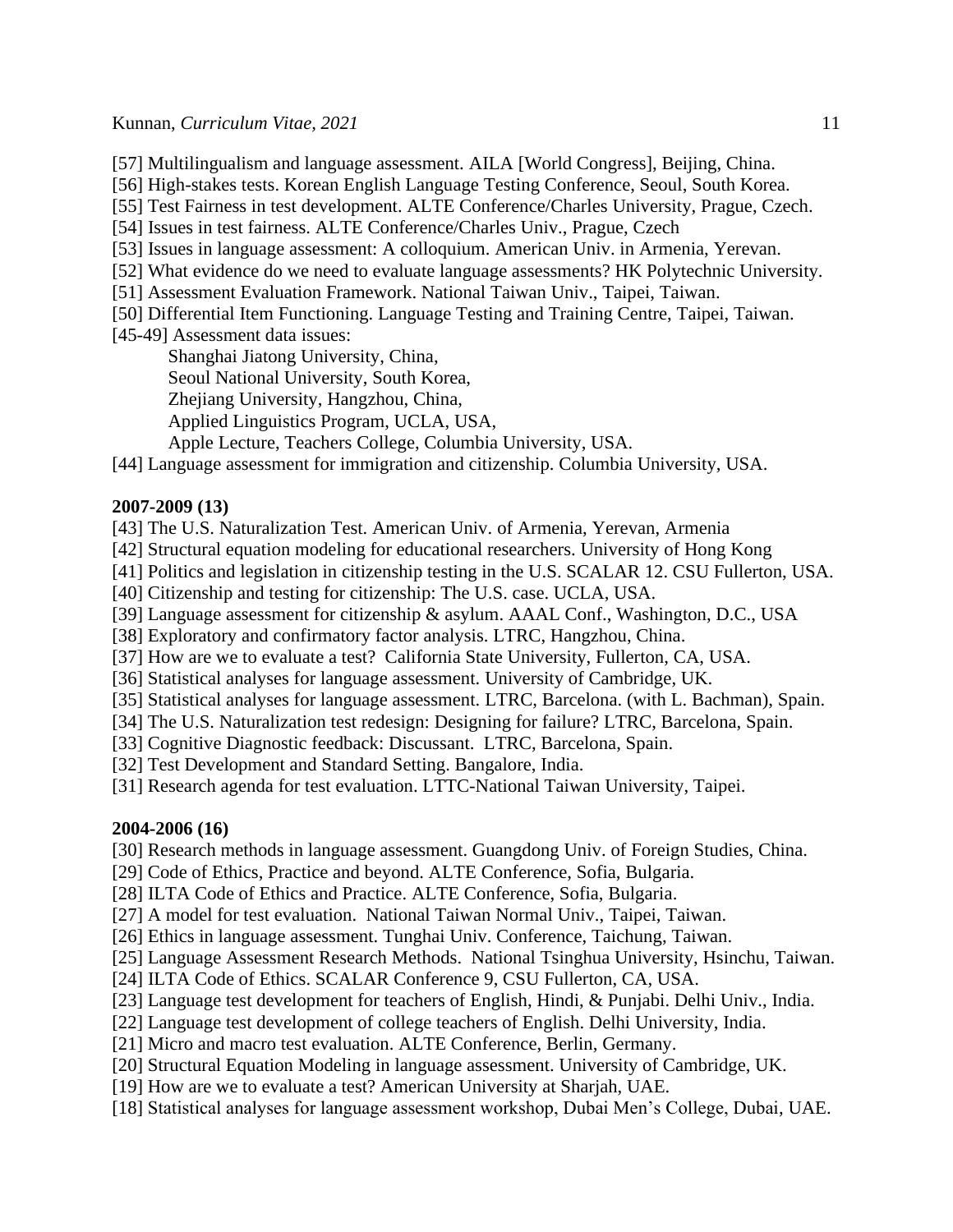[17] Language assessment issues for teachers, CATESOL Conference. Los Angeles, USA.

[16] Issues in language acquisition and assessment, AAAL Conference, Portland, Oregon, USA.

[15] Statistics for language assessment. LTRC, Temecula, CA. (with L. Bachman), USA

### **1999-2003 (8)**

[14] Response to validation of TOEFL tasks. TESOL Convention, Salt Lake City, Utah, USA.

[13] Test Fairness. ALTE Conference, Budapest, Hungary; University of Cambridge, UK.

[12] Classroom assessment for university professors. IELP-II, Cairo, (with S. Slovacek), USA.

[11] National language testing reform. CIEFL, Hyderabad, India.

[10] Recent developments in language testing. NCEEE, Cairo, Egypt.

[8-9] Fundamentals in language testing. CIEFL, Hyderabad; American Univ., of Cairo, Egypt.

[7] Validation and fairness in language assessment. IELP-II, Cairo, Egypt.

# **1994-1998 (6)**

[6] Scale development for the IELTS. University of Cambridge, UK.

[5] A framework for structural modeling research with local data. Univ. of Cambridge, UK.

[4] Test taker characteristics and test performance. University of Cambridge, UK.

[3] Using quantitative data analysis for test development and research. CIEFL Hyderabad, India.

[2] Pedagogical seminar in language assessment for Vietnamese educators. UCLA, USA.

[1] Test Development and research approaches. CIEFL, Hyderabad, India.

# **Refereed papers read at Conferences (31)**

# **2021-**

[31] A survey of English proficiency among young learners in eight cities. AALA, South Korea.

# **2000-2018 (15)**

[30] How literate are teachers in Goa in assessment? AALA Conf., Shanghai, China.

[29] Internally or locally developed language assessments, Conf. in Salt Lake City, UT, USA.

[28] How does context mediate the construct of an assessment? LTRC, Palermo, Italy.

[27] Automatic scoring of short-answer responses, AAAL Conf., Orlando, (with Carr), USA.

[26] Duolinguo: Game changer? AAAL Conference, Toronto (with Wagner), Canada.

[25] Building a validation argument from test performance data, AALA, Hangzhou, China.

[24] Gender and test taker strategies in an EFL reading test. LTRC, Amsterdam, Netherlands.

[23] Language examination reform project in India. LTRC, University of Melbourne, Australia.

[22] A language assessment ethic: Language Assessment Ethics Conf., Pasadena, CA, USA.

[21] Structural Equation Modeling in language assessment. University of Cambridge, UK.

[20] Language Testing Workshop for teachers. IELP-II, Cairo (with Weir), Egypt.

[19] How to aspire for the highest achievement? St. Germain High School, Bangalore, India.

[18] Articulating the concept of test fairness. ALTE Conference, Barcelona, Spain.

[17] Test Qualities: Expanding the engineering approach. LTRC, Vancouver, Canada.

[16] Test Qualities: Expanding the engineering approach. SCALAR Conference 3, UCLA, USA.

# **1988-1999 (15)**

[15] Scale development for language testing. UCLES, Cambridge, UK.

[14] A training model for training of language testing experts. LTRC, Tsukaba, Japan.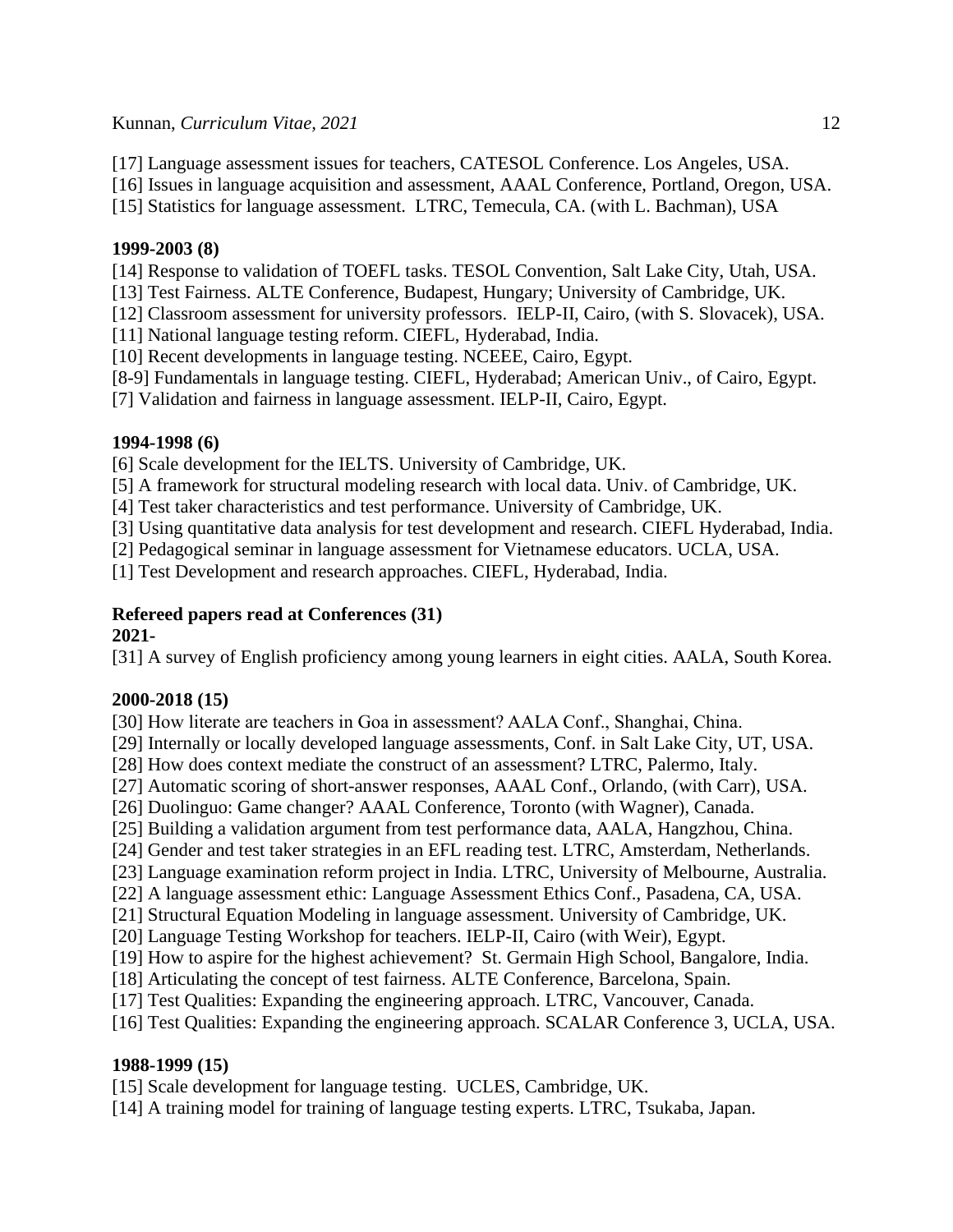- [13] Fairness and justice for all. LTRC, Orlando, USA
- [12] What does multiple-group structural modeling have to offer? LTRC, Orlando, USA.
- [11] English language tests for ethically right conduct. TESOL, Orlando, USA.
- [10] Modeling test taker characteristics and test performance. AAAL, Chicago, USA.
- [9] Connecting validation and fairness in language testing. LTRC, Tampere, Finland.
- [8] Comparing novice readers from expert readers. AAAL, Atlanta, GA, USA.
- [7] Developing a test of ELP, RPLLA Conference. Columbus, OH, USA.
- [6] Test taker characteristics and test performance. AAAL Conference, Seattle, WA, USA.
- [5] Test Taker characteristics and test performance. TESOL Convention, New York, USA.
- [4] An investigation of a criterion-referenced test. LTRC, ETS, Princeton, NJ., USA
- [3] Test Taker characteristics and test performance. AAAL, New York, USA.
- [2] Test bias and DIF. Second Language Research Forum, UCLA (with Sasaki), USA.
- [1] The TOEFL-Cambridge comparability study, LTRC, Urbana-Champaign (with Bachman, Lynch & Vanniarajan), USA.

#### **9. UNIVERSITY TEACHING, WORKSHOPS & SUPERVISION Teaching at CSULA, NTU, HKU, UMAC**

Introduction to language assessment. Statistical analyses for language assessment. Research design. Multivariate statistics; EFA, CFA, SEM, Test validation, Test fairness.

Ethics in language assessment. Language testing for immigration and citizenship.

#### **Seminars/workshops at other universities**

An introduction to ESP language assessment. National Research University, Moscow, 2020 Fairness in language assessment, Babes-Bolyai University, Cluj-Napoca, Romania, 2018 Language assessment and technology, Chulalongkorn University, Thailand, 2015 Evaluating language assessment, Univ. of Modena & Reggio Emilia, Italy, 2012-2014 Test Fairness, Charles University, Prague, Czech Republic, 2010 Differential Item Functioning, Language Training and Testing Center, Taipei, Taiwan, 2010 Structural modeling, Univ. of Cambridge Language Assessment, 2008 Methods of research and inquiry, Univ. of Hong Kong, 2009 Ethics in language assessment, Tunghai Univ., Taichung, Taiwan, 2006 Statistical analysis, Dubai Men's College, Dubai, United Arab Emirates, 2004 Fairness and validation, UCLA, 2003, 2002 Introduction to language assessment development, USAID, Cairo, Egypt, 2000 Test Development, Central Institute of English & Foreign Languages, Hyderabad, India, 1999

### **Thesis, dissertation supervision and examination**

*7 Ph.D. dissertations as chair/co-chair; In progress and completed.* Emily Zhang Di, University of Macau, 2019- Don Yao Dong, University of Macau, 2018- Shelly Ye Xueting, University of Macau, 2018- Christine Linyu Liao, University of Macau, 2017-20 [awarded ETS PhD research grant] Carol Celestine, Nanyang Technological University, 2014-17 Limei Zhang, Nanyang Technological Univ., defended 2015, [awarded ETS PhD research grant, 2013; now Lecturer, NTU, Singapore]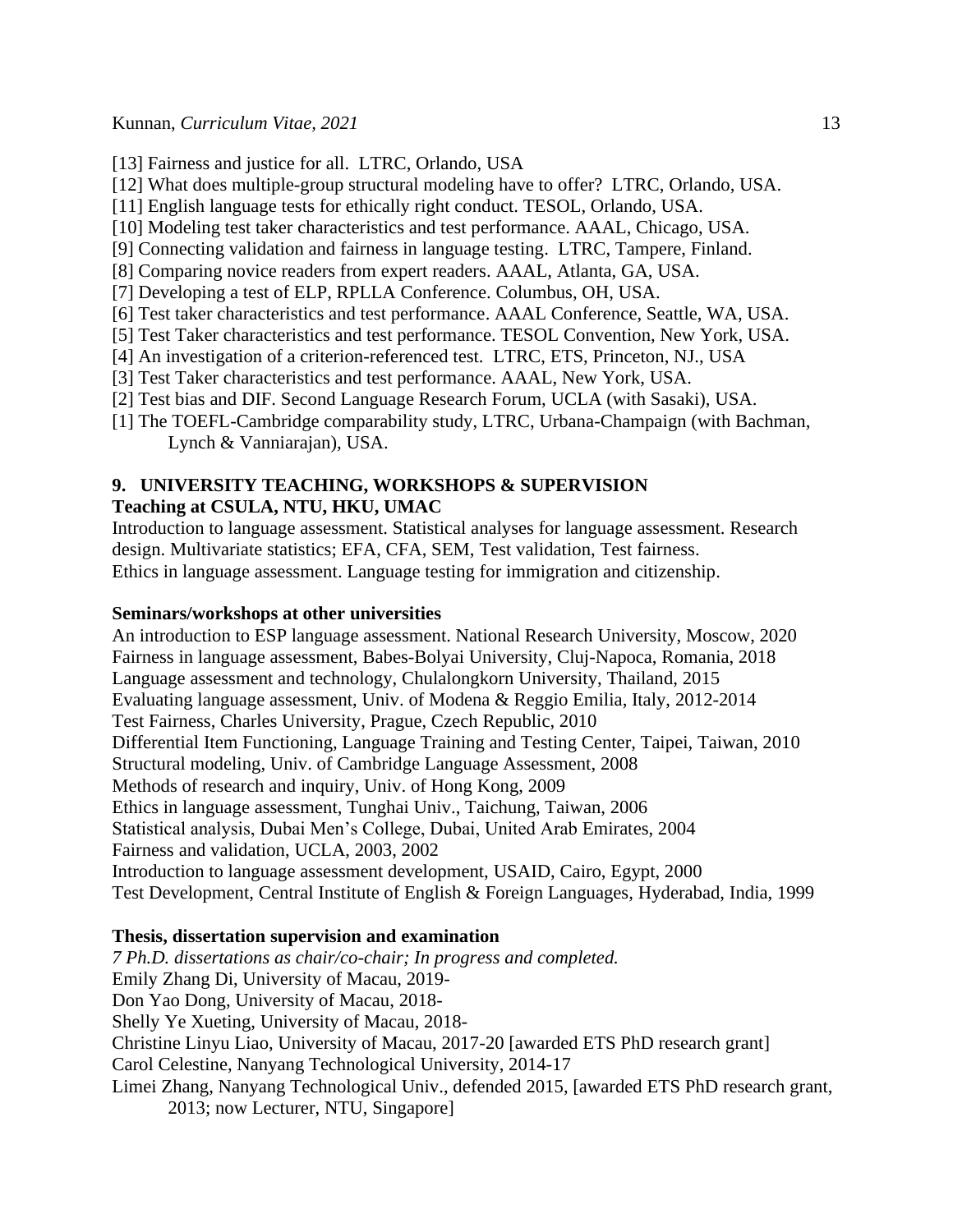#### Kunnan, *Curriculum Vitae, 2021* 14

Yuyang Cai, University of Hong Kong, defended, 2013, [awarded ETS PhD research grant, 2012; now Asst. Prof., Shanghai International University of Business, China]

*18 Ph.D. dissertations as internal and external examiner;[partial listing]* Nick Bi, University of Sydney, now Assistant Prof., in a Chinese university Ricky Jeffrey, now Assistant Prof., University of Nottingham, Ningbo. Jack Bower, Macquarie University.

Vahid Aryadoust, now Assistant Prof., Nanyang Technological University, Singapore Aek Phakiti, University of Melbourne, now Associate Professor, University of Sydney Qin Xie, University of Hong Kong, now Assistant Prof., Educational University of Hong Kong

*65 M.A. theses as chair and committee member; [partial listing]* Ally Ho, University of Macau, now working at UM, Macau Olive Qin, University of Macau, now in testing in Shenzhen Kayla Chen, University of Macau, now working in testing in Zhuhai Sara Zheng, University of Macau, now working in a school in Zhuhai Laura Staniute, University of Macau, now working in Tokyo, Japan Yao Don Dong, University of Macau, PhD student at UM Liu Sha, Nanyang Technological University, Singapore, now PhD student, Univ. of Bristol Paoli Lee, California State University, LA, now a college teacher, Taipei, Taiwan Giang Hoang, California State University, LA, completed PhD study, Univ. of Melbourne Beryl Meiron, California State University, LA, formerly, former IELTS Manager, USA

### **10. INTERNATIONAL SERVICE**

Honorary Advisor, HK PolyUniv. -Tsinghua Univ. Centre for Language Sciences, 2013-15. Member, Technical Advisory Committee, Assessments for ELLs, ETS, Princeton, 2012-13. Member, Fulbright National Review Panel for TEFL/Applied Linguistics, 2010-13. Member, Fulbright National Screening Committee for East Asia, ETAs, 2010-13. Strand Coordinator, Assessment & Evaluation, AAAL Conference, 2002, 2008, 2011. Chair and Member, TOEFL Outstanding Doctoral Dissertation Committee, 2001, 2002, 2010 Member, Fulbright Screening Committee for Junior & Senior Scholars, Taiwan, 2006. Member, Best article in language testing, ILTA, 2005-06. Member, Best published paper in TESOL, 2005-2006. President and Vice President, International Language Testing Association, 2003-05. Treasurer, International Language Testing Service, 1999-2002. Chair, ILTA Lifetime Achievement Award Committee, 2002-04. Member, *NAEP Spanish Language Assessment*, CAL, Washington, 1999-2000. Member, TOEFL 2000 Research and Development Committee, 1998-2001. Member, TOEFL Committee of Examiners, 1995-2001.

### **Editorial Board membership**

*Language Assessment Quarterly, Pedagogies, Research in Language and Education Languages*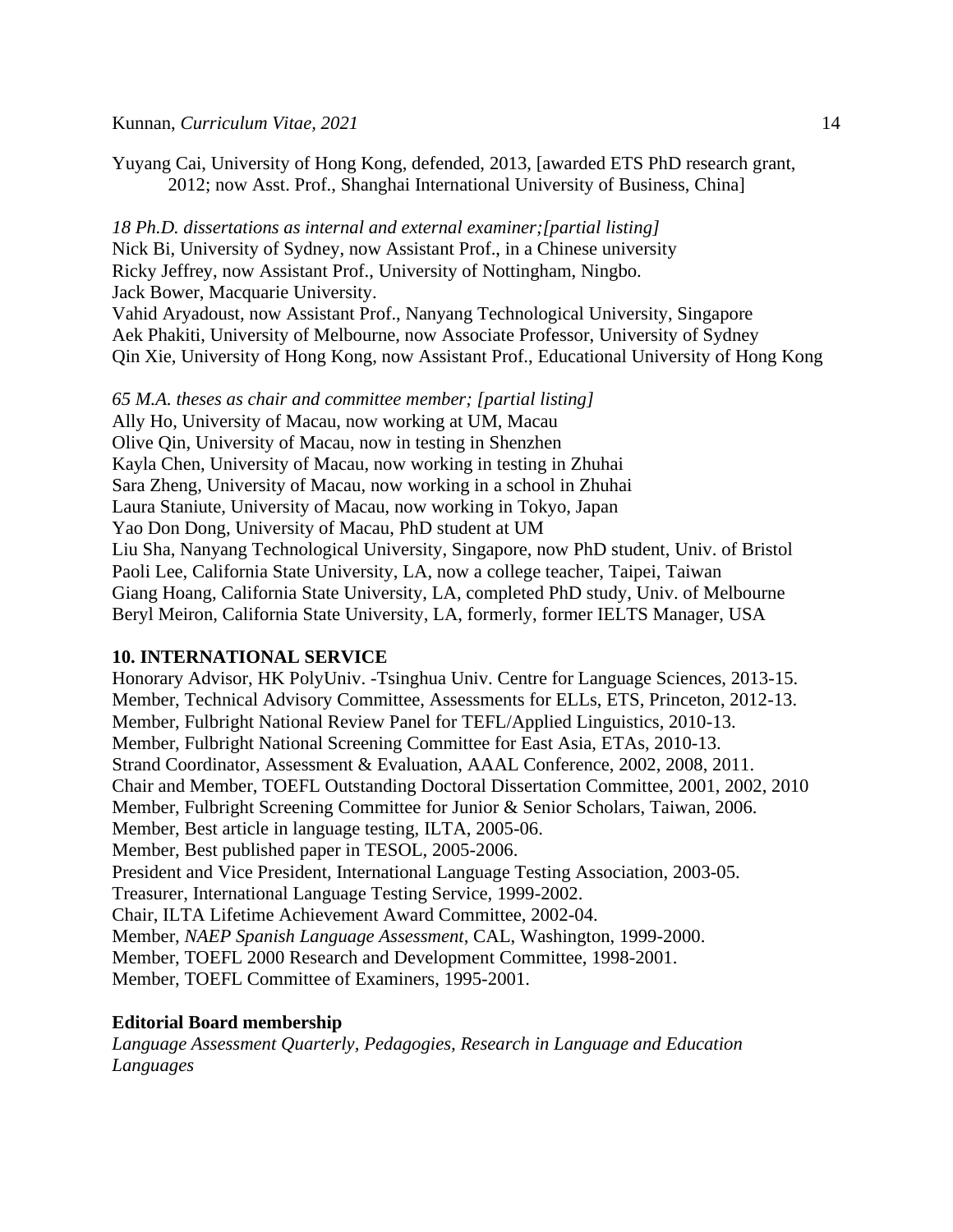#### **Professional Consultancies**

U.S. National Academy of Arts and Sciences, Department of State, 2018. U.S. Board of Nursing, Healthcare curriculum. 2017 Eiken, Japan, 2015. Language Accessibility Project. OfQual, U.K., 2010-11. Language Training and Testing Center, Taipei, Taiwan, 2009. Test structure, bias, accommodations. University of Cambridge, U.K., 1996-2011. Higher Education Grant in Mexico. Georgia State Univ. & Univ. of Puebla, Mexico, 2009-12. North American Mobility Program. Georgia State Univ. & Univ. of Puebla, Mexico, 2004-08. Assessment Institute Workshops, U.S. Agency for International Development, Cairo, 2001-02. NAEP Language Assessment. Center for Applied Linguistics, Washington, D.C., 1999-2000. Academy for Educational Development. Washington, D.C., 1996-2000.

#### **Services to other Universities**

#### *Faculty tenure and promotion evaluation*

New York University, UCLA, Teachers College, Columbia University, University of Minnesota University of Hawai'i, Manoa, Hong Kong Polytechnic University, Iowa State University, University of Surrey, University of Sydney, University of Hong Kong, National Tsinghua University, Taiwan, San Francisco State University, University of Bedfordshire

#### *PhD External examinations*

University of Malaya, University of Melbourne, University of Sydney, Hong Kong Polytechnic University, University of Hong Kong, Universiti Putri Malaysia, Macquarie University University of Nottingham, Ningbo

#### **Manuscript and abstract reviewer**

# **Conferences:** LTRC, AAAL, TESOL, AILA, GURT, AALA.

- **Journals**: *Applied Linguistics*, *Asian Journal of English Language Teaching, Educational Assessment, Issues in Applied Linguistics, Language Learning, Language Testing, TESOL Quarterly, Language Awareness, Language Assessment Quarterly, Language Policy, Asia TEFL, The Modern Language Journal*.
- **Publishers**: Sage, Lawrence Erlbaum, Pearson-Longman, Cambridge University Press, Yale University Press, Routledge, Addison Wiley, Wiley-Blackwell, Cambria Press.
- **Agencies:** U.S. State Department, Canadian Language & Literature Research Network, Social Science and Humanities Research Council of Canada, ETS, Princeton, HK Research Grants Council.

#### **Conferences organized**

Co-Chair, Assessing World Languages 1, 2, 3. Macau, 2017, 2018, 2019. Co-Chair (with D. Qian), AALA Bali, Indonesia, 2016 Co-Chair (with D. Qian), AALA Bangkok, Thailand, 2015 Co-Chair (with L. Bachman & N. Carr), LTRC, Temecula, CA, USA, 2004 Co-Chair (with L. Bachman & N. Carr), LTRC, Hangzhou, China, 2008 Chair, Language Assessment Code of Ethics Conference, Pasadena, CA, USA, 2002 Chair, (with CSULA students), SCALAR, CSULA, USA, 1997-2011